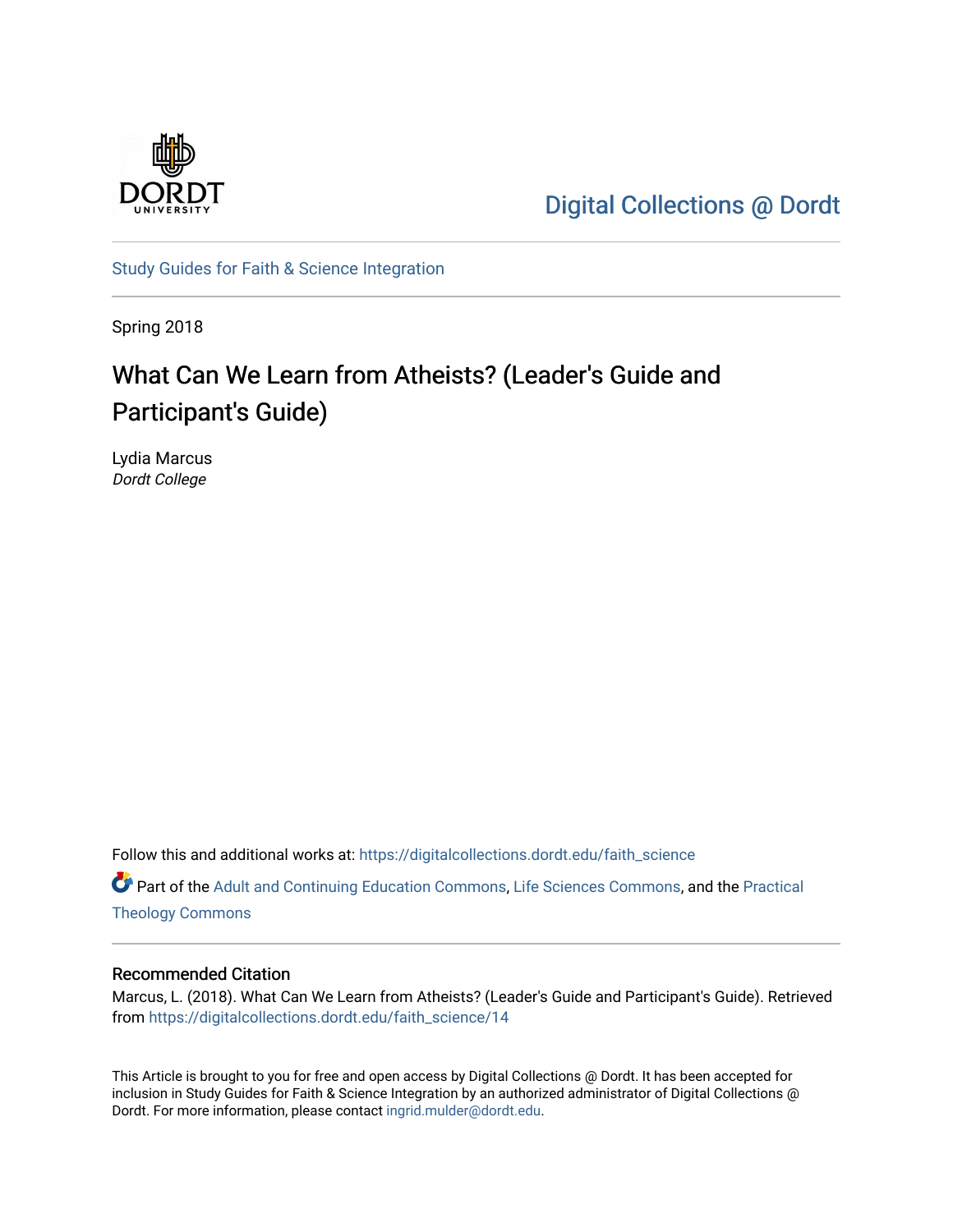A guide to

# What Can We Learn From Atheists?

A study of Larry Tauton's *The Faith of Christopher Hitchens: The Restless Soul of the World's Most Notorious Atheist*

> Lydia Marcus Dordt College, Sioux Center, Iowa Spring 2018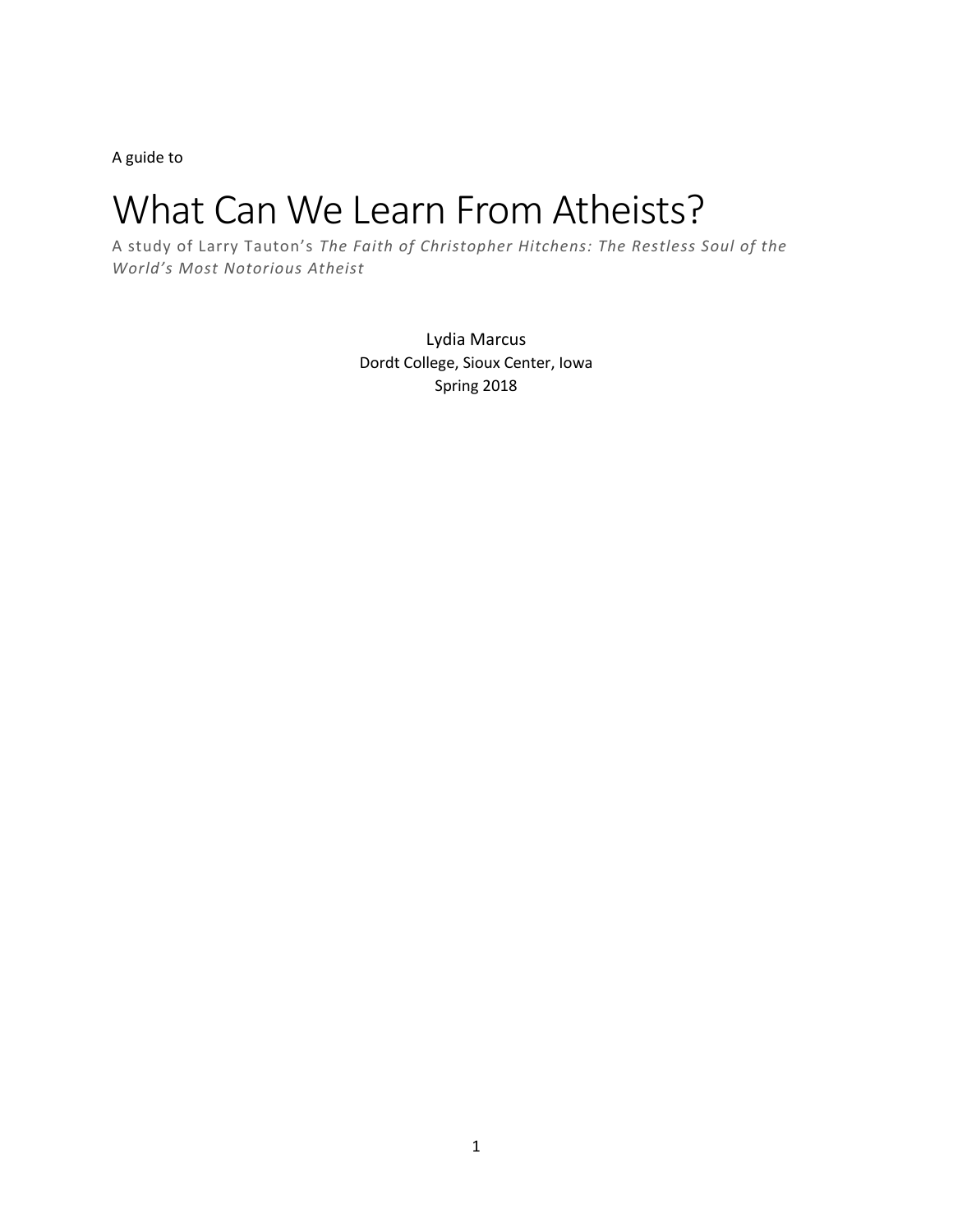# Table of Contents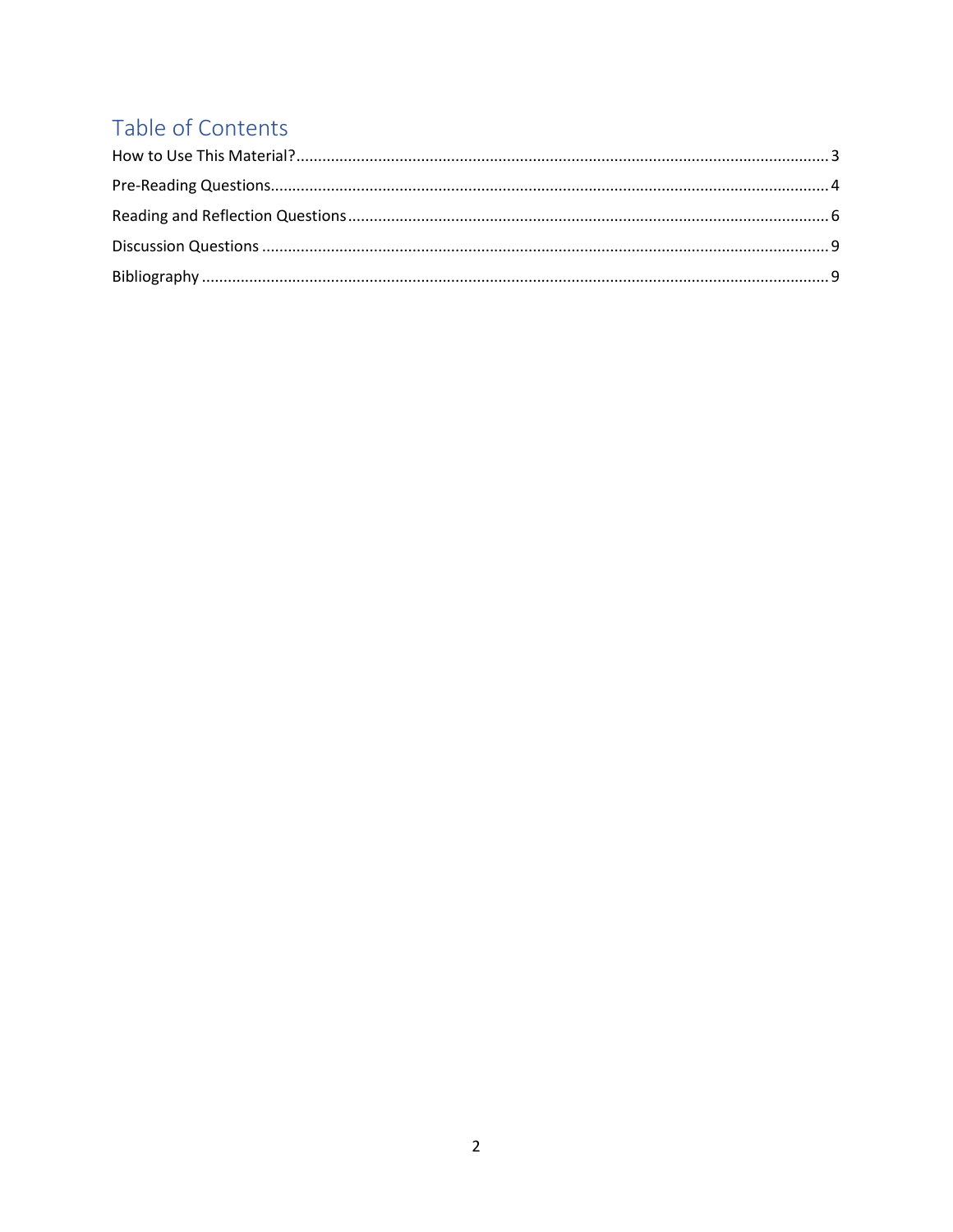### <span id="page-3-0"></span>How to Use This Material?

This study of *The Faith of Christopher Hitchens* by Larry Tauton is composed of a set of *Pre-Reading* questions, a set of *Reading Questions*, and *Discussion Questions* that you yourself write before the book club session. The *Pre-Reading Questions* aim to help you begin thinking about the themes addressed in the book and in the *Reading Questions*, and they provide you with a space to record some of the assumptions or impressions you have before reading the book. The second set, *Reading Questions*, are designed to help you reflect on what you are reading while you go through the book. (An important note: these are reflection questions, not "skim through the book looking for a key word from the question so you can write down your answer and get it over with" questions. If you don't get all the questions done before your book club meets, don't worry about it. This isn't school—you won't be marked off for incomplete work. Do whatever you need to do in order to have a fruitful discussion.) The third set of questions, *Discussion Questions*, are ones that you write. Is there an idea or anecdote that you want to discuss with your group members? Make a note of it in this section, and bring it up in your discussion.

This study is intended for **informal, small group** discussion, such as that of a Bible study, small group, or family reunion. The study is also aimed toward **high school students, college students, and post-college adults** with an interest in how atheists and Christians can interact constructively.

As you read, it is our hope that you will come across (and come up with) questions which challenge you. In these questions, you will have the opportunity to grow through asking and answering these questions in a healthy setting.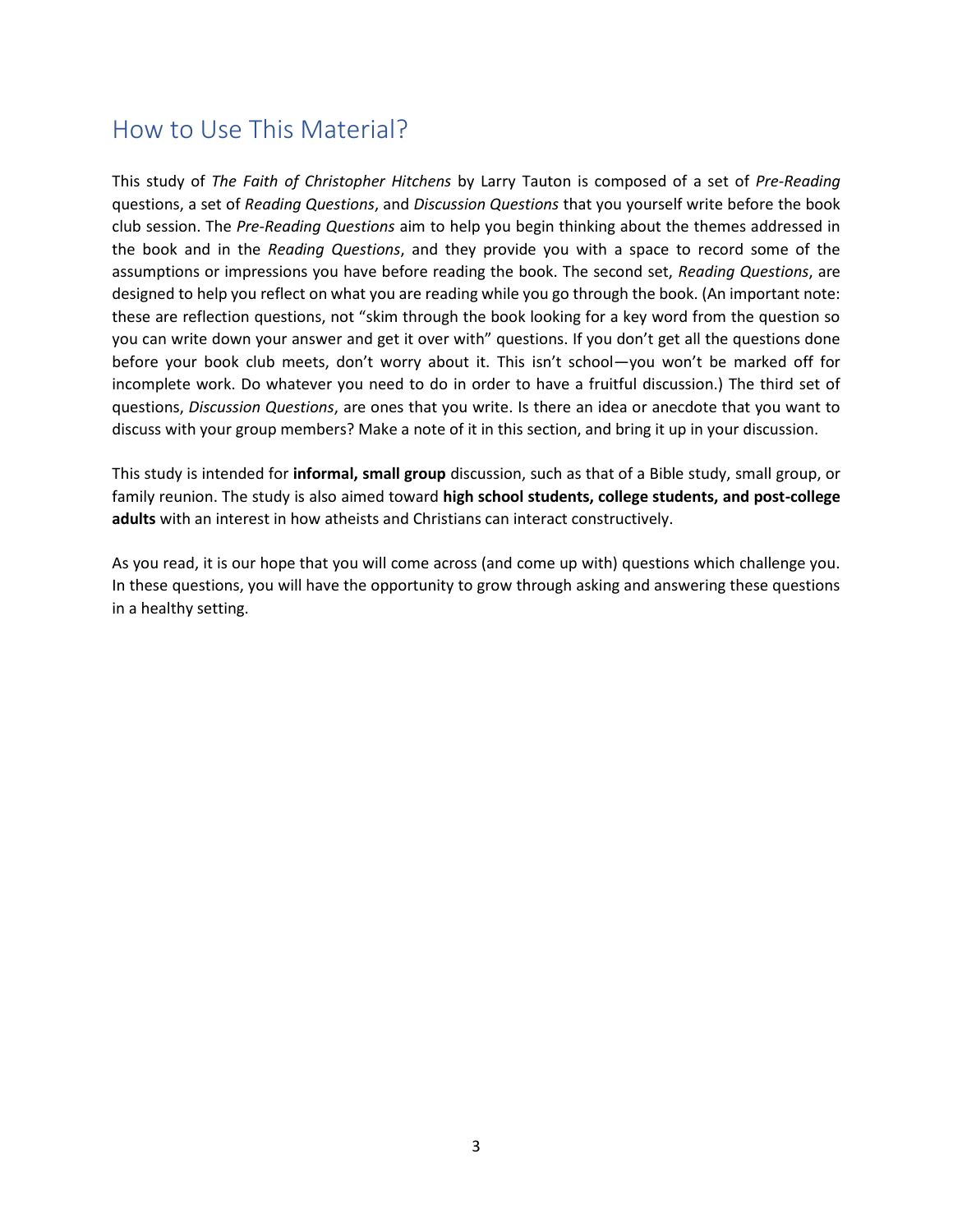#### <span id="page-4-0"></span>Pre-Reading Questions

What do you know of Christopher Hitchens? Have you heard any of his debates or read any of his books? What is your impression of him?

Are you familiar with Larry Taunton? Have you heard him speak or read any of his writing? What is your impression of him?

Have you ever met an atheist? If so, how would you describe them (i.e. their character, the way that they interacted with you, their ideology)?

Who are some of today's most prominent atheists? What is your opinion of them?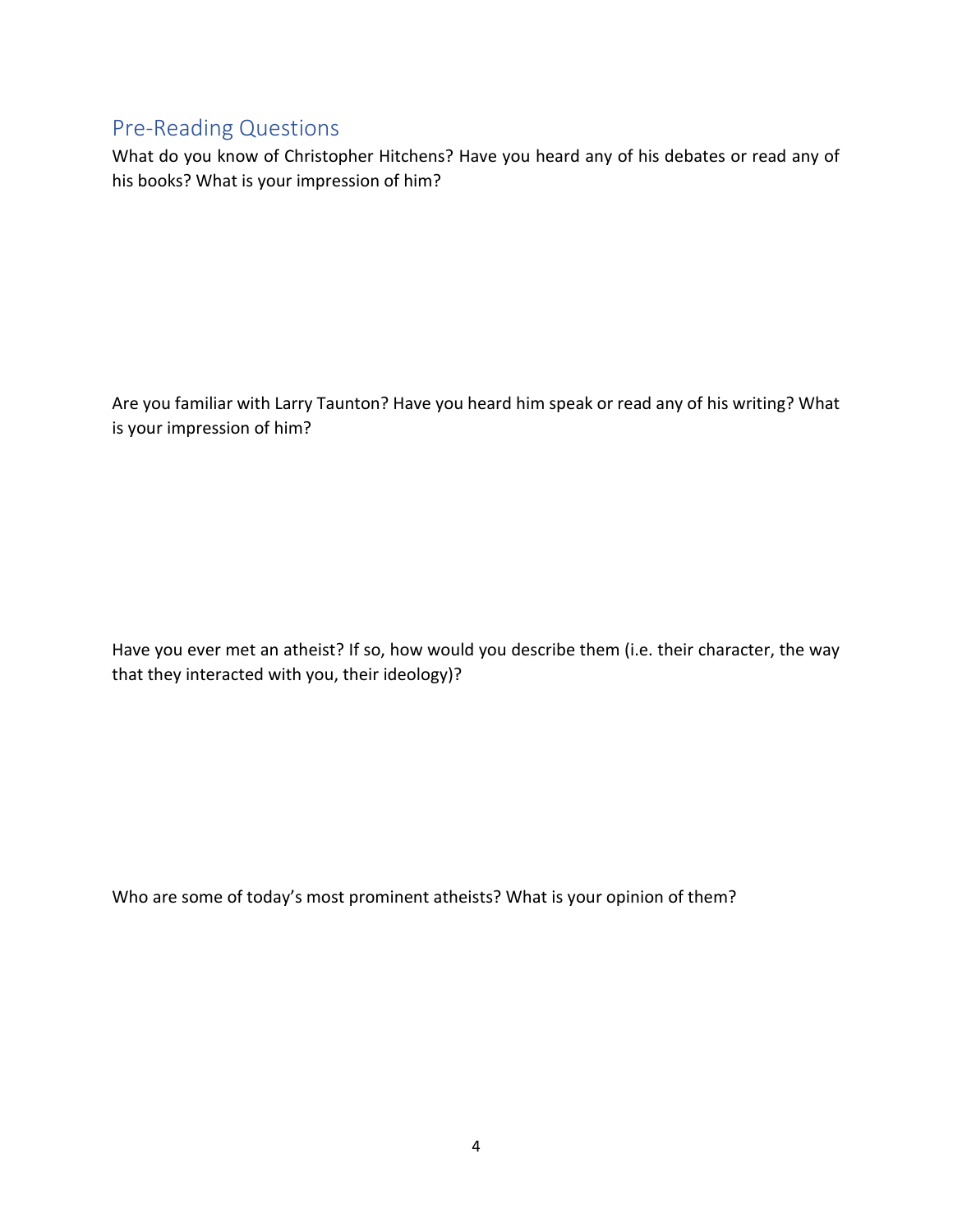What can we learn from atheists?

How do you (or would you) interact with an atheist? How should Christians interact with atheists?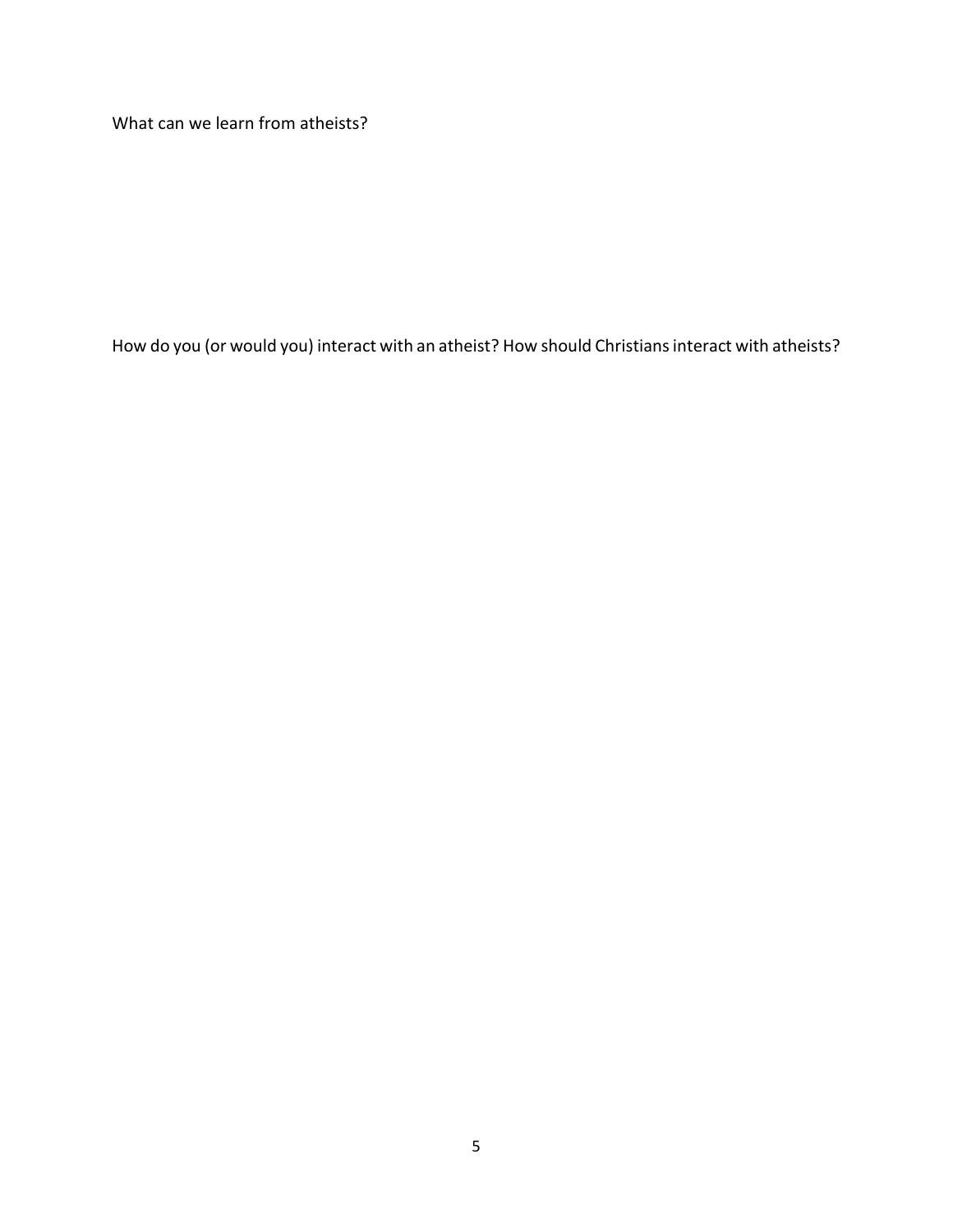#### <span id="page-6-0"></span>Reading and Reflection Questions

What do you think of the idea that a person such as Hitchens lives life by "two books," living one reality in public and another in private? Is this sort of behaviour unusual? Is it more common with figures as publicly renown as Hitchens? Is it a moral way to live?

Why would someone become an atheist? Why might someone remain an atheist throughout his or her life? What are some differences between an atheist's worldview and a Christian's worldview (besides "one doesn't believe in God and one does")?

Do (or can) Christians and atheists find common ground?

In Taunton's estimation, what does Hitchens dislike about Christians such as Rev. Sharpton? What do you think of that?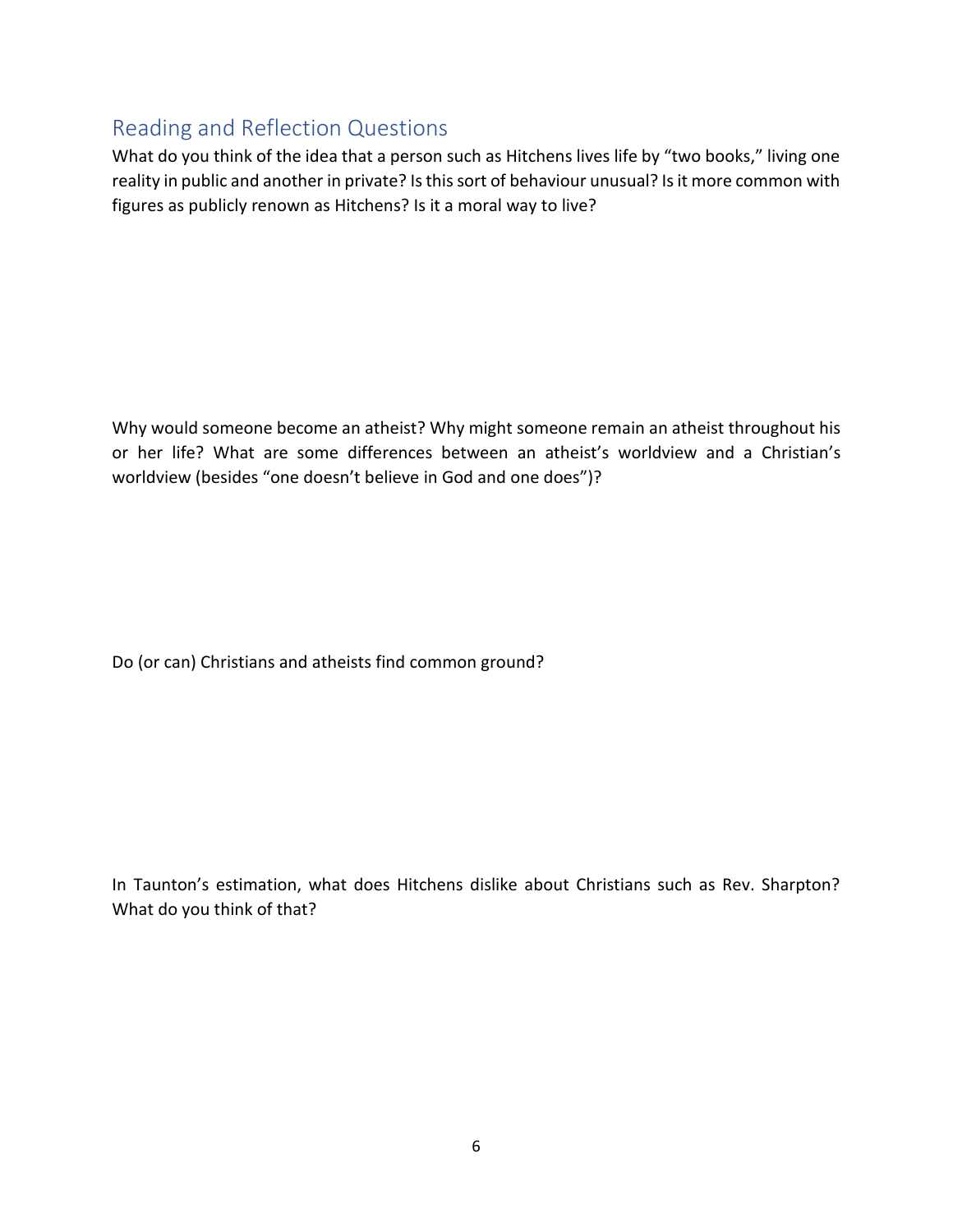How should Christians respond to hypocrisy among fellow Christians? Is it appropriate to judge the genuineness of a person's faith and accordingly hold them accountable? How can we be humble while holding others accountable?

What role do atheists' critiques of religion and the religious play in holding religions and the religious accountable? Can atheists help us identify shortcomings in ourselves and our institutions? How should we respond to atheists' critiques?

After reading this book, what is your impression of Hitchens and of Taunton? What would you have done if you were in Tauton's place? Would you be ready to debate and discuss with an atheist as forceful as Hitchens?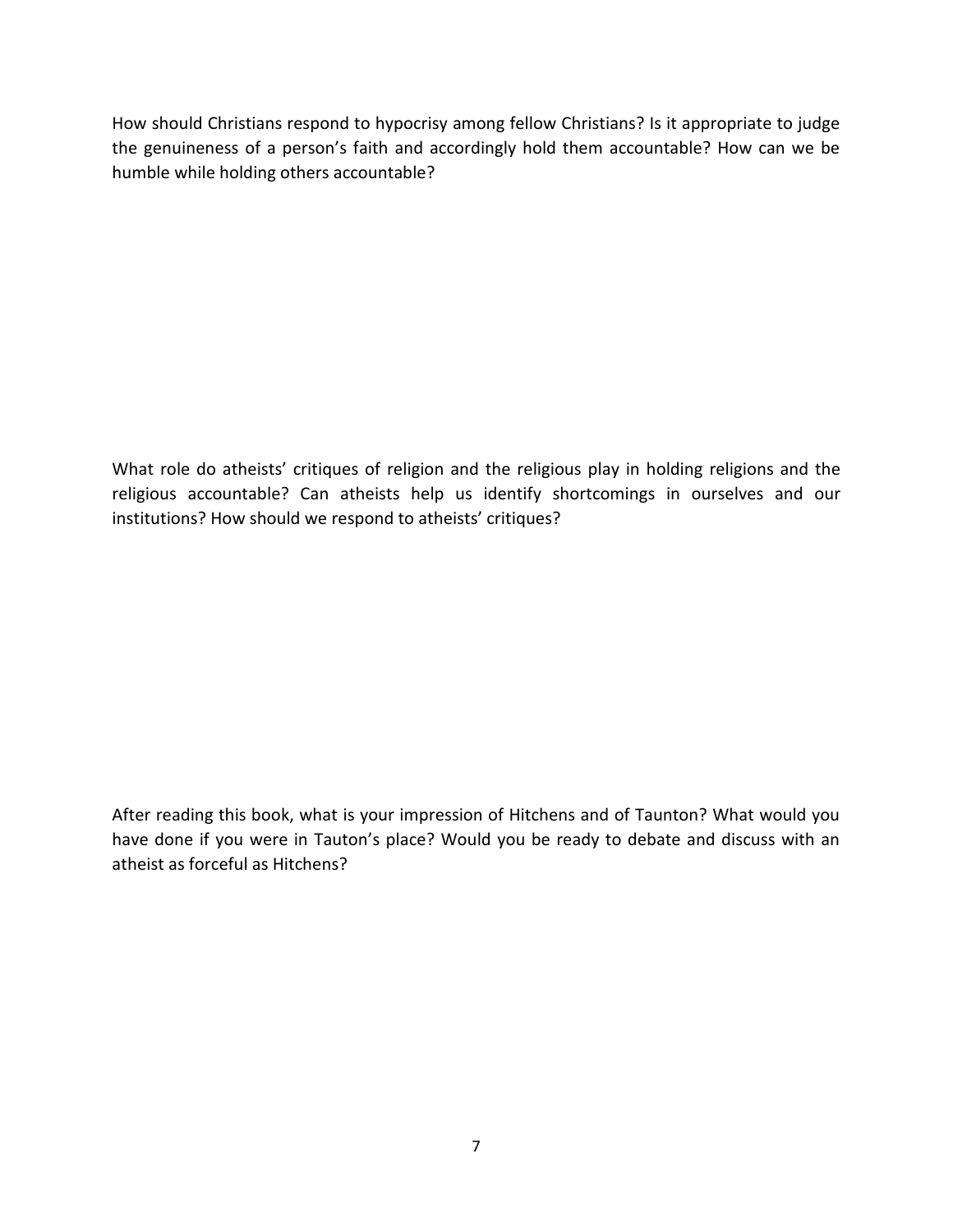Do any of your friends or acquaintances hold opinions that are dramatically different from yours? How can people who disagree about the most significant things in life still be friends?

How important is it for Christians to be friends to people such as Hitchens? How does (or should) this influence the way that you live your life?

What was Tauton's goal in writing this book, do you think?

Would you answer the question "what can we learn from atheists" any differently, now that you have read an intimate account of one atheist's "restless soul"?